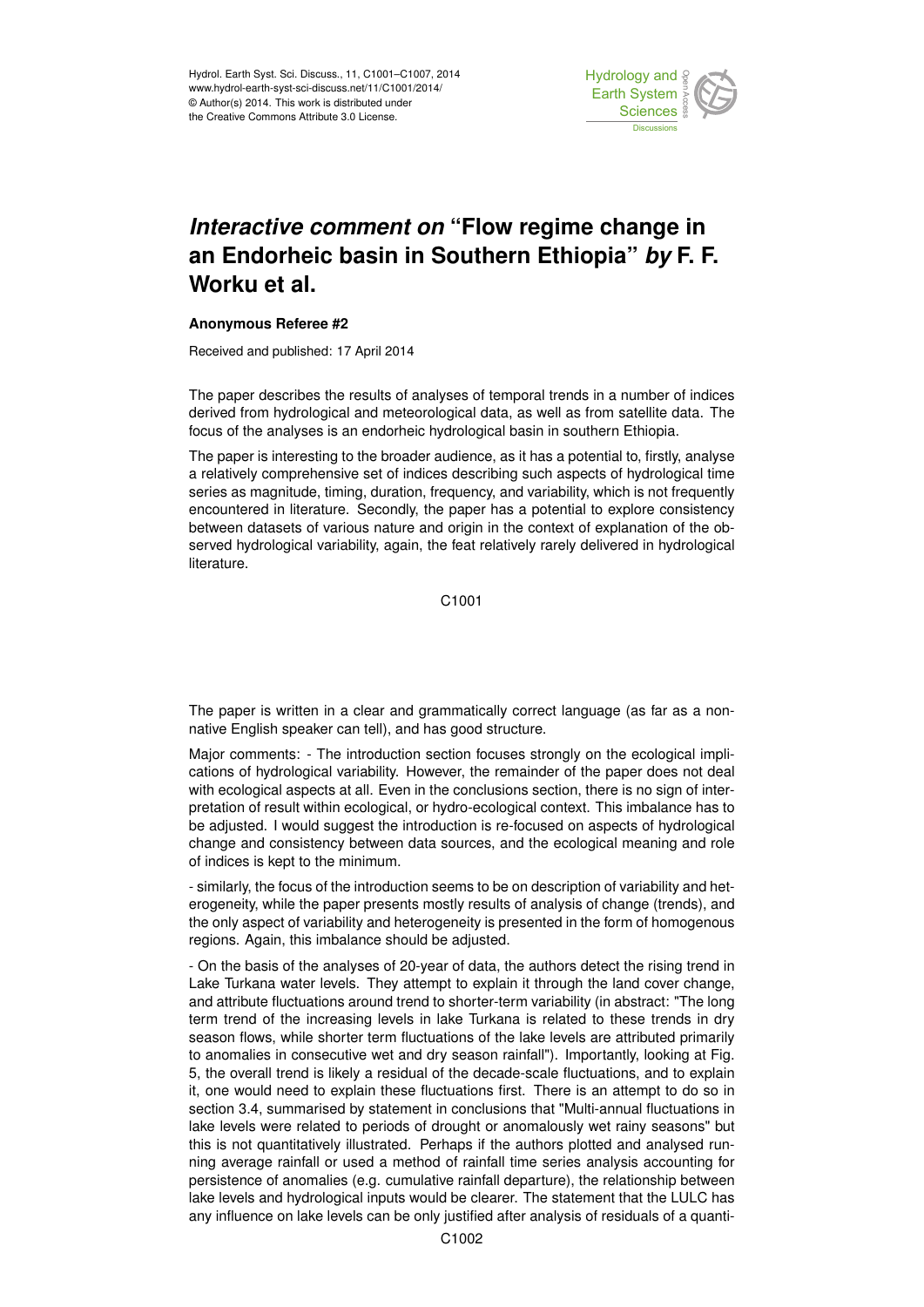tative relationship between rainfall/evaporation and lake water levels, or by analysis of sensitivity of lake water levels to dry season flows (i.e. showing that quantitatively, the increase in dry season flows is indeed of magnitude that could explain the rising water levels). This, however, has not been quantitatively done. The last part of the statement "changes in land use and land cover in the humid parts of the basin, which have led to changes in the hydrological processes, resulting in [increased] dry season flows, and subsequently to a rising trends in Lake Turkana" is thus not really supported by the data and analyses.

- there is a lack of agreement between various datasets in terms of direction of trends. While the authors clearly present this lack of agreement, they fail to critically discuss the possible causes. There is no discussion on quality and possible errors of the methods underlying the analysed data. For example, there is no discussion of potential errors arising from composing a time series of satellite data derived from various platforms, neither for lake levels, nor for LULC. Particularly the LULC dataset is a questionable one - both maps were derived globally by different analysts, using platforms of different resolution, and different LULC classes. Is there any independent data/information source to confirm that the dramatic transformation of LULC detected using these datasets in the area is real, and not an artefact of the datasets?

- the analysis of hydrological and meteorological indices underlying the paper is comprehensive, but the results are not presented adequately. For example, for streamflow, the authors present but a table summarising the number of stations showing trends. This is not very informative. It would be much more beneficial to present graphics showing spatial location of stations, mean value of indices and magnitude and significance of trends.

- the significance of trends was tested using Mann-Kendall test. Autocorrelation is usually strong in the climate and hydrological data, and it increases chance of "false positives", i.e. detecting trend while in fact there is none. To account for autocorrelation either pre whitening (Storch 1995), modified MK test (Hamed and Rao, 1998) or boot-

C1003

strap version of MK test should be used. Was autocorrelation tested for? How was the influence of autocorrelation in data on the significance of trend accounted for?

- The authors use low- and high pulse counts as an expression of flow variability. This is somewhat unorthodox measure of variability, and probably strongly correlated to measures of frequency of events. In fact, the measures of duration, frequency and variability as presented in table 2 are probably highly correlated. While it is entirely justifiable to have such a high variety of indices in a hydro-ecological study, in the study reported in the paper, all these indices create superfluous information. Perhaps it would be beneficial to scale down the detail of the study at the benefit of more clarity in interpretation of results, i.e. present one or two indices in each of the categories.

- section 3.2 Changes in climate variability does not address the issue of climate variability at all. Rather, it describes changes in several metrics of climate that reflect extrema.

Minor comments: Is there a difference between metrics, parameters, indicators and indices as used in the paper? If so, it shoudl be expressed clearly and these terms should be used consistently depending on their meaning. If not - perhaps one term only should be used. "magnitude, timing, duration, frequency and variability" are characteristics not metrics.

p. 1302 line 3: "Although this data has not been validated against observed data in the basin due to the lack of measurements from for example flux towers (Trambauer et al., 2013), it can be applied for detecting trends." What is the basis for stating that?

Editorial comments: p. 1302 line 3: "..climatological fluxes such as precipitation, evaporation and runoff.." runoff is not a climatological flux.

ibid.: ".. sensitive to change in fluxes. . . resulting in variability. . .". Although "change" is not used here in the meaning of "long-term change", I would suggest rephrasing to avoid confusion around change vs. variability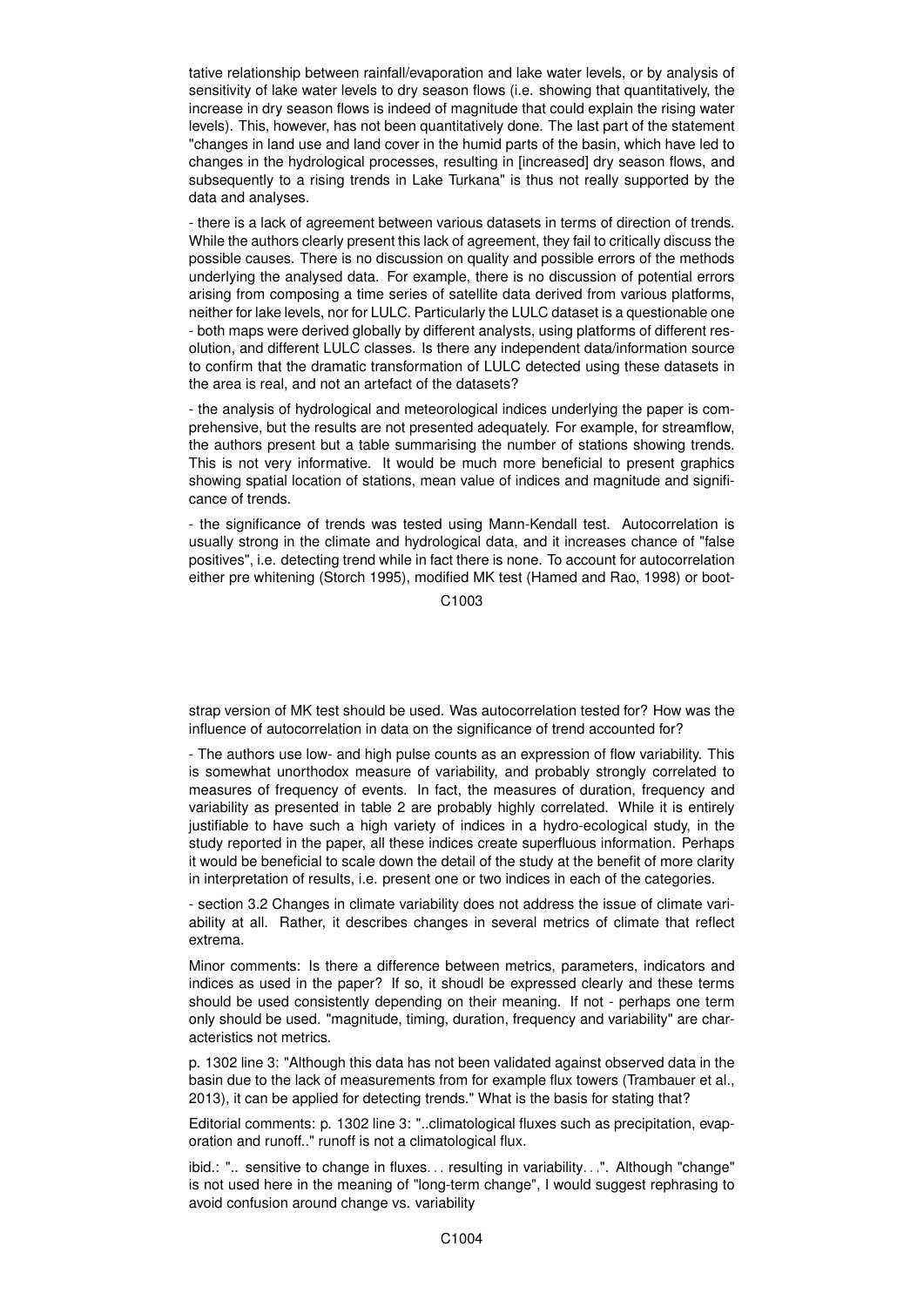p. 1302 line 8 - can something be relatively pristine? it is either pristine, or not. The second part of the sentence does not have any relevance to the first part. Please rephrase.

p. 1302 line 9 here and elsewhere "increasing trend" is a very confusing expression. It describes a trend that is getting stronger and stronger in time. I don't think the authors mean this. Perhaps they should use "positive trend".

p. 1302 line 11 - the reader does not know at this stage which metrics were tested

p. 1302 line 15 "The impact. . ." which impact?

p. 1304 ln 19: "the model" - IHA is not a model. It is a software package, isn't it? Please clarify the use of "model", or change "model" to "software"

p. 1305 ln 12 - "We analyse.." My impression was that IHA was used as a tool to derive indices describing NFR. The authors do not use it to "identify driving forces". In fact the driving forces are identified by the authors only in qualitative terms, using qualitative interpretation of fragmentary information.

p. 1306 ln 10 - "not sufficient" - perhaps better "poor"

p. 1306 ln 11 - "five homogenous regions" at this point leaves the reader baffled. Perhaps mention that you will describe the methodology later.

p. 1306 ln 16 - "unequal" - perhaps better "uneven"

p. 1306 ln 20 - "we have identified stations with adequate data quality in terms of randomness, trend persistency and homogeneity" - confusing statement - randomness, persistency of trends are not characteristics of data quality. What do the authors mean?

p 1308, ln 5 "delineated" - perhaps better "divided"

p 1308, ln 7: "The identified regions are reasonable when verified from physical characteristics such as topography, land use land cove and climate." perhaps better "Identified

C<sub>1005</sub>

regions correspond to . . ." or coincide with. . .

p 1308, ln 16: "The natural flow regime. . ." perhaps better "The natural flow regime is analysed based on metrics characterising flow magnitude, seasonality, duration, frequency of events and variability"

p 1309, ln 5: "structures for water resource development" are not human activities, but results of such.

p 1309, ln 16: "Monthly rainfall in the Omo-Ghibe basin is characterised in a dry season (October–May) and a wet season (June–September)." - could not get the meaning of this sentence, please rephrase.

p 1310, ln 10: "hereafter known as" perhaps better: "hereafter referred to as .."

p 1311, ln 13: "most of which significantly as shown by annual Flow Duration Curve" flow duration curve does not show significance of trend

p 1311, ln 23: "These curves are developed for two 15yr periods (from 1970 to 1995, and 1996 to 2008)" - these periods are 26 years and 13 years respectively, not 15 years.

p 1311, ln 29: "very few stations" - how many exactly?

p 1312, ln 6 "Indicators associated to frequency" - perhaps better: "indicators describing frequency"?

p 1315, ln 20 - there is no fig. 9

p 1315, ln 20 "the correspondence of the pattern in the inflows to the variability of lake levels is clear." - no, not at all. There is very little correspondence in Fig. 6 between inflows, which are dominated by seasonality and do not show any visible trend, and lake levels, which are dominated by trend and show some seasonality.

p 1318, ln 24-25: Abbreviations are not explained. Perhaps should be introduced in